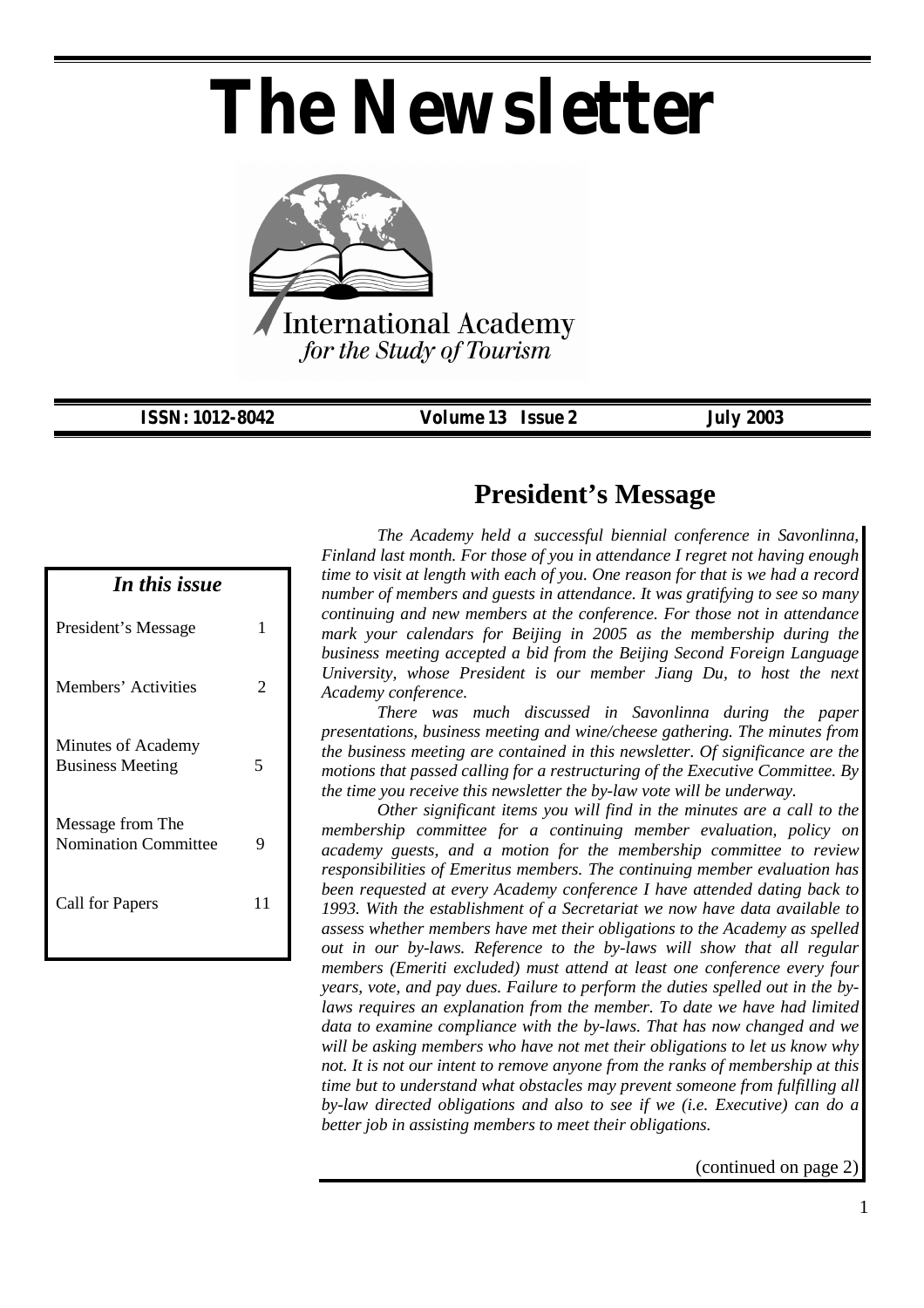## **President's Message**

(continued from page 1)

*I would also urge our members to check out the Academy web page every so often. It is frequently being updated and all policies that are not spelled out in the by-laws are available on this site. For example if you think the Academy should sponsor a conference you are associated with check out what it takes to have the Academy lends its name in sponsorship. Likewise if you are considering inviting a guest to the next Academy meeting look up the guest policy under the policies page on our web site. Also, when you visit the web site let us know how to improve it.* 

*Finally I would ask each and every one of you to consider contributing more to the Academy's mission and organization. Think seriously about standing for an Executive office. At the very least nominate someone for one of the offices and do not forget to vote. You should also actively seek potential members to nominate in our next membership application cycle. Consider asking the Academy to sponsor a conference. Plan on attending our 2005 conference. Everything you do to further the Academy and help meets its mission reflects favorably on all its members. It does not take much to stay active with the Academy but with so few of us (54 regular and 15 Emeritus) we need every one to do something to take us another step forward. That is one reason I was so pleased to see a record number of members in Savonlinna.* 

*I will close this column by saying that I have recently come back from a holiday in the northern lakes region of Minnesota and southern Canada where I had some time to reflect on, inter alia, the direction of the Academy. We are not of one mind when it comes to what the Academy should be doing but no one should ever expect we could come close to unanimous agreement on anything given the eclectic individuals who comprise the Academy membership. Yet we have made substantial progress over the years on a number of fronts. I feel satisfied and gratified after the discussions we had in Savonlinna and feel very confident about the Academy's future as the recognized organization that tourism researchers strive to join. Yet, as always, there is more to do.* 

*In the coming months I look forward to seeing many of you at various places in the world. Until then safe travels and may your data always be clean.* 

 *Bill Gartner* 

#### **Members' Activities**

*Bill Eadington* – The Institute for the Study of Gambling and Commercial Gaming at the University of Nevada, Reno, recently co-<br>sponsored the  $12^{TH}$  INTERNATIONAL sponsored the  $12^{TH}$  INTERNATIONAL CONFERENCE ON GAMBLING AND RISK TAKING in Vancouver, Canada, in May 2003. Over 300 academics, researchers, and government and industry representatives from over 20 countries were in attendance. There were in excess of 200 papers presented in more than 80 sessions over the four days of the conference. Bill served as conference host and keynote speaker, and he presented two papers. Recording of the conference sessions area available via audio tapes. For further information, check this web site: www.unr.edu/gaming.

*David Edgell* – Effective July 1, Dave starts his new position at East Carolina University, Greenville, North Carolina. His new email address is edgelld@mail.edu.edu.

*Graham Dann* – Earlier this year (2003), Graham was selected by the University of Luton to apply for a higher doctorate. After his curriculum vitae and accompanying statement outlining his research and publications had been sent to three referees and they had unanimously supported the application, he appeared before a scrutiny panel. With that outcome also being positive, he was awarded the higher doctorate, Doctor of Letters (D.Litt) at an anniversary ceremony held on July 18, 2003, the first time such a degree had been conferred in the university's brief ten year existence.

*Donald Hawkins* – The World Tourism Organization's Ulysses Prize was recently awarded to Donald, Eisenhower Professor of Tourism Policy at The George Washington University School of Business and Public Management. This is the first year the World Tourism Organization (WTO) awarded the Ulysses Prize, for individual accomplishment in research and dissemination of knowledge in the area of tourism policy and management.

(continued on page 3)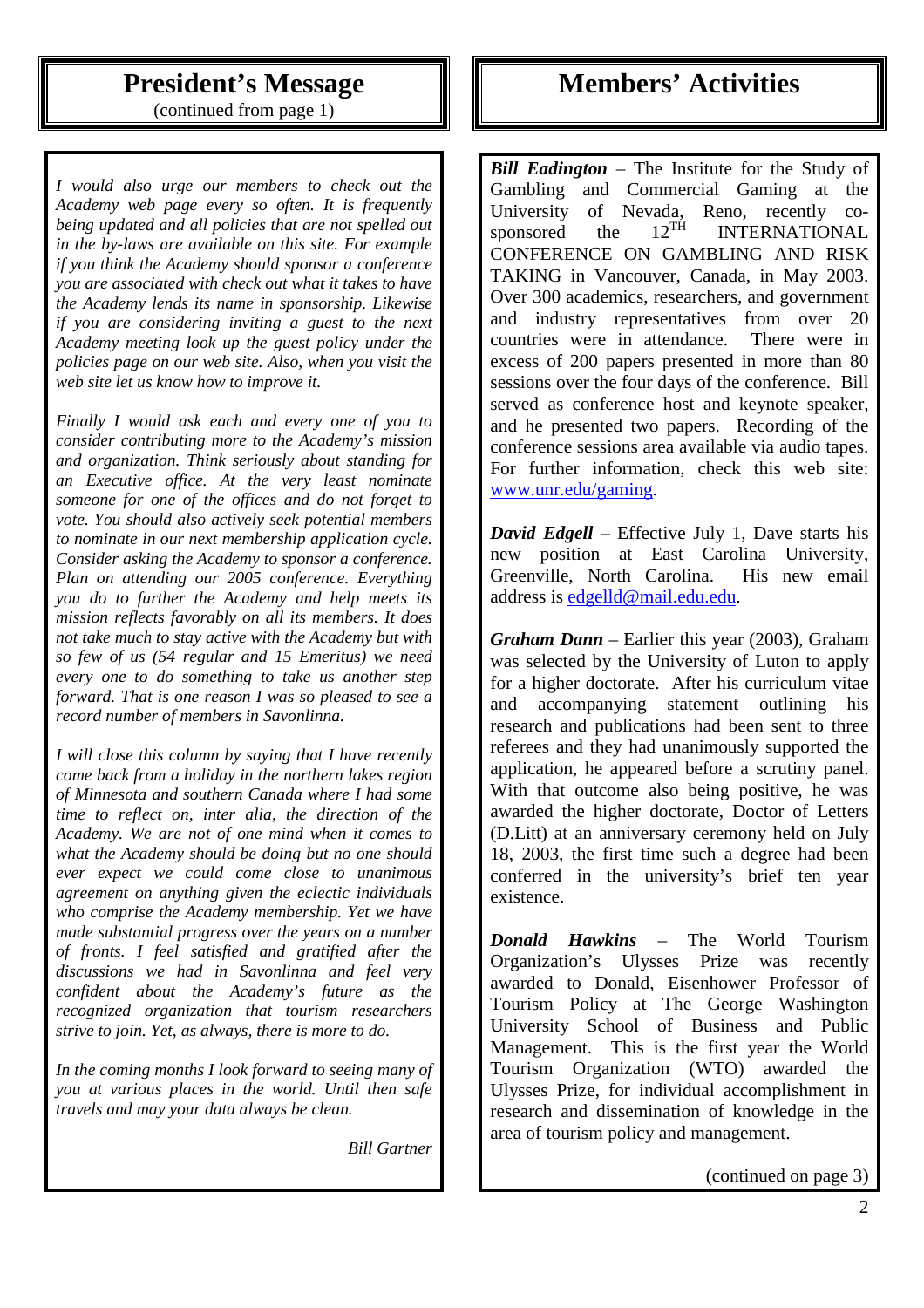#### **Members' Activities**

(continued from page 2)

*Donald Hawkins* – The WTO created the award to recognize and highlight the professional achievement of outstanding individuals and institutions in contributing to innovation and knowledge creation in tourism. The prize was awarded to Donald for "his scientific contribution to the theory and practice of tourism policy". The 2003 WTO Ulysses Prize was awarded by the former head of government of Spain, H.E. Leopoldo Calvo Sotelo, in a June 3 ceremony at the University Antonio de Nebrija campus in Madrid.

Donald delivered the WTO Ulysses Prize Lecture on June 5 to Madrid's Chamber of Commerce. As author/editor of some 100 publications on contemporary aspects of tourism policy and strategy, he has made substantial intellectual contributions to tourism since the early 1970s. He facilitates active collaboration between the tourism industry and international institutions such as the United Nations, The World Bank, the Inter-American Development Bank and the World Trade Organization.

In 1974, George Washington became the first university to offer a master's degree in tourism administration. The Master of Tourism Administration (MTA) degree is an internationally oriented program focused on the professional and research aspects of the tourism and hospitality field. It offers concentrations ranging from event management to travel marketing to sports management. The distance format of GW's MTA program was named by U.S. News & World Report as one of the best online programs in business.

GW's School of Business and Public Management prepares students for professional management careers. The depth and variety of its academic and professional programs, including five specialized master's programs, provides rich opportunities for students in the school's core Bachelor of Business Administration, Master of Business Administration and doctoral programs.

*Kit Jenkins* – Since retiring from the University of Strathclyde in June 2002, Kit has been undertaking lecturing in Switzerland, tourism consultancy in Suriname and is now working as Tourism Adviser to the Al Ain Economic Development and Tourism Promotion Authority in Al Ain, United Arab Emirates. He had advised the Authority in its formation stage and now he is based full-time there.

He finds his life in UAE as "*having crossed the 'great divide' between the tourism academic and the tourism practioner, life is interesting! As a green, desert city (believe me, not a paradox) of some 400,000 people and a strong, cultural base, tourism strategy is a challenge. With Dubai and Abu Dhabi only 120 kilometers away, the city has to collaborate with the established tourism locations, particularly Dubai, yet create its own identity. Perhaps the biggest difference from academic life is not to have to worry about budgets!*"

He is also (*slowly*) putting together a book on Tourism Policies and Planning in Developing Countries with particular emphasis on relating theory to practice drawing on personal experience in many countries. As Emeritus Professor at Strathclyde, he might be able to maintain his links in a tangible way. He can be contacted at:

Al Ain Economic Development and Tourism Promotion Authority PO Box 59333 Al Ain, United Arab Emirates Personal email: jenkins\_kit@hotmail.com Office email: cjenkins@alain.ae

*Doug Pearce* – Doug will be spending five months at the Universitat Autonoma de Barcelona from September 2003 doing some comparative research on tourism distribution channels in Catalonia with Gerda Priestley and colleagues.

(continued on page 4)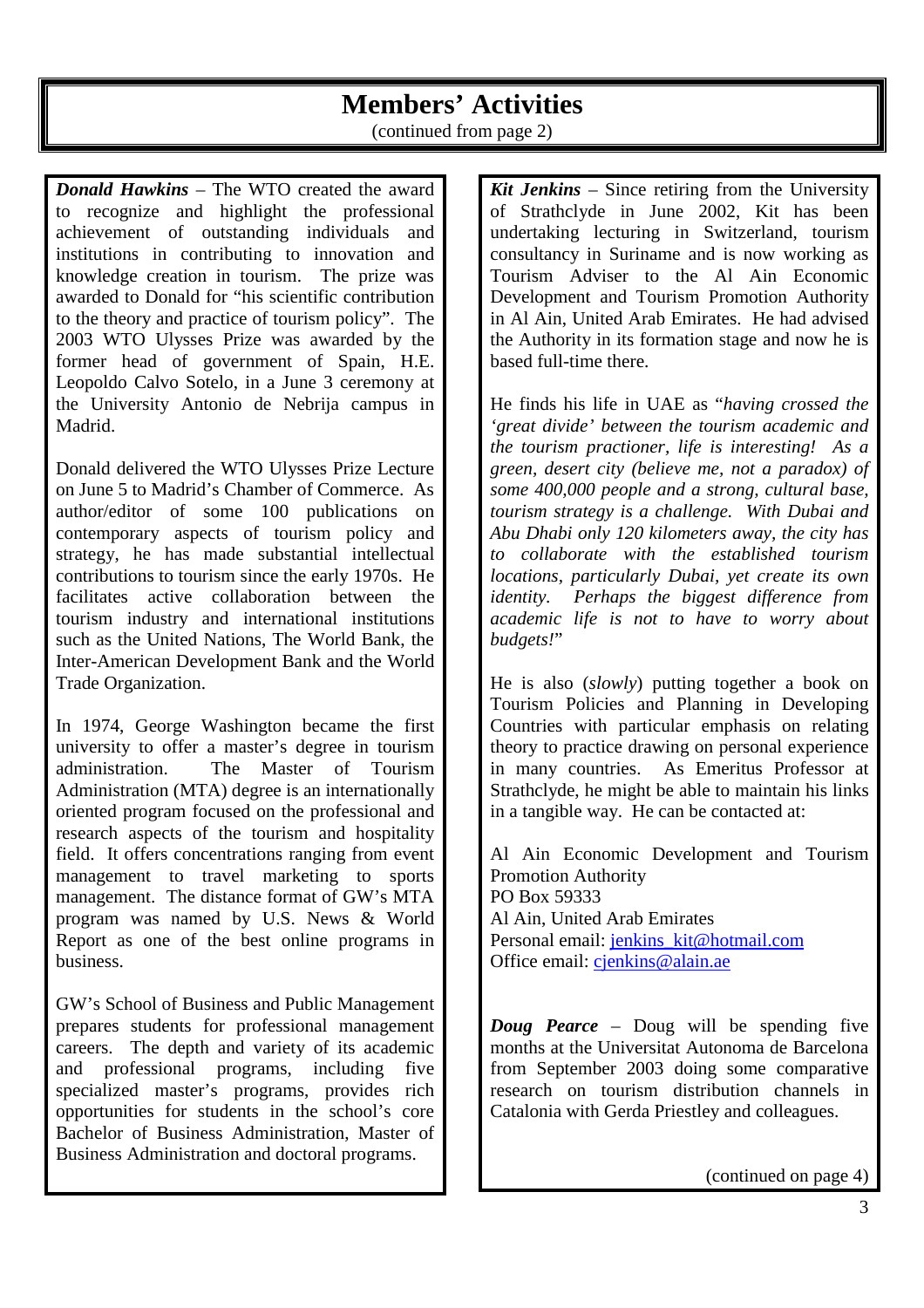## **Members' Activities**

(continued from page 4)

*Linda Richter* – Linda published "International Tourism and Its Global Public Health Consequences" in the Journal of Travel Research, Vol. 41, May 2003: 340-347. She delivered the paper "Not a Minor Problem: Developing Travel Policy for the Welfare of Children" at the Academy biennial conference in Savonlinna, Finland, June 30, 2003.

*Chris Ryan* – Chris has been awarded a continuation of New Zealand Ministry of Tourism funds for sustaining work on the New Zealand Tourism Research Council web page – www.trcnz.govt.nz. He specifically asks members to look at this web site and provide feedback – it does change over time in an attempt (not always successful) to improve it and hence feedback is acted upon.

Also, from  $8$  to  $11<sup>th</sup>$  December 2003 the Department of Tourism Management is hosting a conference "Taking Tourism to the Limits" where the keynote speaker is John Urry, he and his colleagues would welcome seeking Academy members.

Finally, after a gap of over 12 years, a new edition of "Recreational Tourism" is due to appear. Chris says that after his recent books it is deliberately conventional if only to prove that it is not necessary to deconstruct everything that moves in order to say something (hopefully) noteworthy about tourism.

*Stephen Smith* – Stephen has just completed a study on the impacts of the General Agreement on Trade in Services (GATS) on international tourism trade for APEC, focusing on Canada, Indonesia and Malaysia as case studies.

*Stephen Smith* – He is also working with the Canadian Tourism Commission and the Ontario Tourism Marketing Partnership to design research strategies to support the Canadian tourism recovery program in the aftermath of SARS.

He also was Program Chair for the 2003 Canadian Travel and Tourism Research Association's annual conference in Saint John, New Brunswick – with the theme of "Developing New Products for Traditional Destinations".

He is also continuing his research on culinary tourism, focusing on culinary product development strategies and challenges in Canadian tourism.

*Alan Williams* – During February and March 2003, Allan spent a period at the University of Otago (New Zealand) as a Williams Evans Visiting Research Professor.

He collaborated with Michael Hall on several research projects, including the relationships between tourism, migration and innovation. In June 2003, he presented the keynote address on "The end of mass tourism?" at the conference of the Japanese Society of Interdisciplinary Studies of Tourism In Kyoto.

He is currently working with Vladimir Balaz (Exeter) on a research project on returned skilled labour migration from the UK to Slovakia. One element of the research examines 'au pairs' and questions whether they can be viewed as labour migrants or cultural tourists. The research focuses in particular on the human capital transfers associated with particular forms of mobility.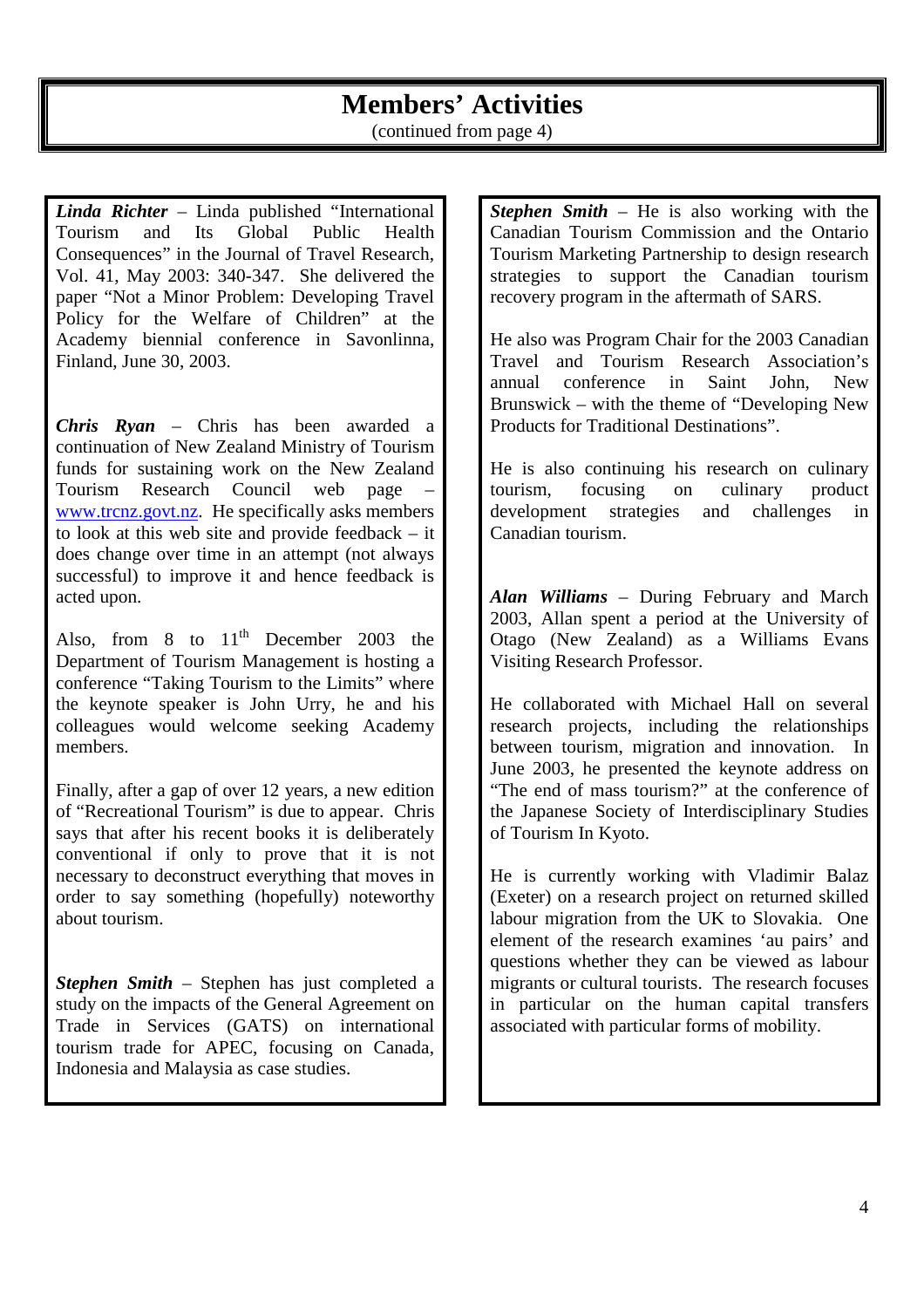| <b>International Academy for the Study of Tourism</b><br>Business Meeting - 30.6.2003 - Savonlinna Finland                                                                                                                                                                                                                                                                                                                                                                                                                                                                                                                                                                    |  |
|-------------------------------------------------------------------------------------------------------------------------------------------------------------------------------------------------------------------------------------------------------------------------------------------------------------------------------------------------------------------------------------------------------------------------------------------------------------------------------------------------------------------------------------------------------------------------------------------------------------------------------------------------------------------------------|--|
| Present:<br>Goeldner, Wanhill, Chon, Gartner, Jafari, Nash, Perdue, Liu, Sheldon, Frechtling, Singh, Jansen-Verbeke,<br>V. Smith, S. Smith, Crouch, Kim, Graburn, Dann, Woodside, Butler, Jenkins, Wall, Fayos-Sola, Smeral,<br>Baum, Prezeclawski, Yamashita, Eadington, Richtner, le Enfant, Cooper, Hall, Vanhove, Vukonic, Gosar                                                                                                                                                                                                                                                                                                                                          |  |
| Approval of 2001 Minutes<br>Move to Approve / S. Smith, Second / L. Richtner<br>Unanimous                                                                                                                                                                                                                                                                                                                                                                                                                                                                                                                                                                                     |  |
| President's Report – Actions since Macau as directed by the business meeting at the last conference.                                                                                                                                                                                                                                                                                                                                                                                                                                                                                                                                                                          |  |
| <b>Book Series</b><br>1.<br>Agreement with Channel View Publications – up to 4 books per year<br>Conference Book Series - Macau Conference<br><b>Collected Works Series</b>                                                                                                                                                                                                                                                                                                                                                                                                                                                                                                   |  |
| 2.<br><b>Educational Programs</b><br>Executive education program series - to be discussed Wed.                                                                                                                                                                                                                                                                                                                                                                                                                                                                                                                                                                                |  |
| 3.<br>Academy Sponsorship of Other Conferences<br>Sponsorship policy on Academy Website<br>Official Sponsor-<br>Consumer Psychology of Tourism, Hospitality and Leisure Symposium,<br>Melbourne Australia, Jan 2003 – Organized by academy members – Crouch, Perdue & Uysal.                                                                                                                                                                                                                                                                                                                                                                                                  |  |
| International Lakes Tourism Conference - Savolinna Finland, July 2003 -<br>Organized by academy member - Wanhill.                                                                                                                                                                                                                                                                                                                                                                                                                                                                                                                                                             |  |
| <b>Review of Continuing Members</b><br>4.<br>Review of by laws reflected the need for a database on member activities, e.g., voting, conference attendance,<br>dues payment. We did not have the necessary data, but, in conjunction with Secretariat, have since created the<br>system and can move forward with this item.                                                                                                                                                                                                                                                                                                                                                  |  |
| 5.<br>Formation of Thematic / Research Working Groups - while the structure has been created, no progress has<br>occurred.                                                                                                                                                                                                                                                                                                                                                                                                                                                                                                                                                    |  |
| <b>Official Secretariat</b><br>6.<br>Following the Macau Meeting, Hong Kong Polytechnic was selected as the official secretariat. As noted later<br>a number of Secretariat initiatives have since been established. The President has challenged the Secretariat to<br>establish further programs and initiatives to enhance the visibility and reputation of the Academy.                                                                                                                                                                                                                                                                                                   |  |
| Treasurers Report (handout attached)<br>Statement of Finance was distributed (attached)<br>Since 2001, Total Receipts US \$ 21,305, Expenditures \$8779.81. Current Balance \$12,526.00<br>Inquiry – will the current dues structure support the Secretariat expense?<br>Response from President – No, but the Academy membership authorized an increase in dues to \$125 / year at<br>the Macau conference. The Executive decided to raise to \$75 and spend down the reserves. Depending on<br>book royalties, further dues increases should be expected in the future, ultimately to the authorized \$125 level.<br>Motion to Approve - Unanimous<br>(continued on page 6) |  |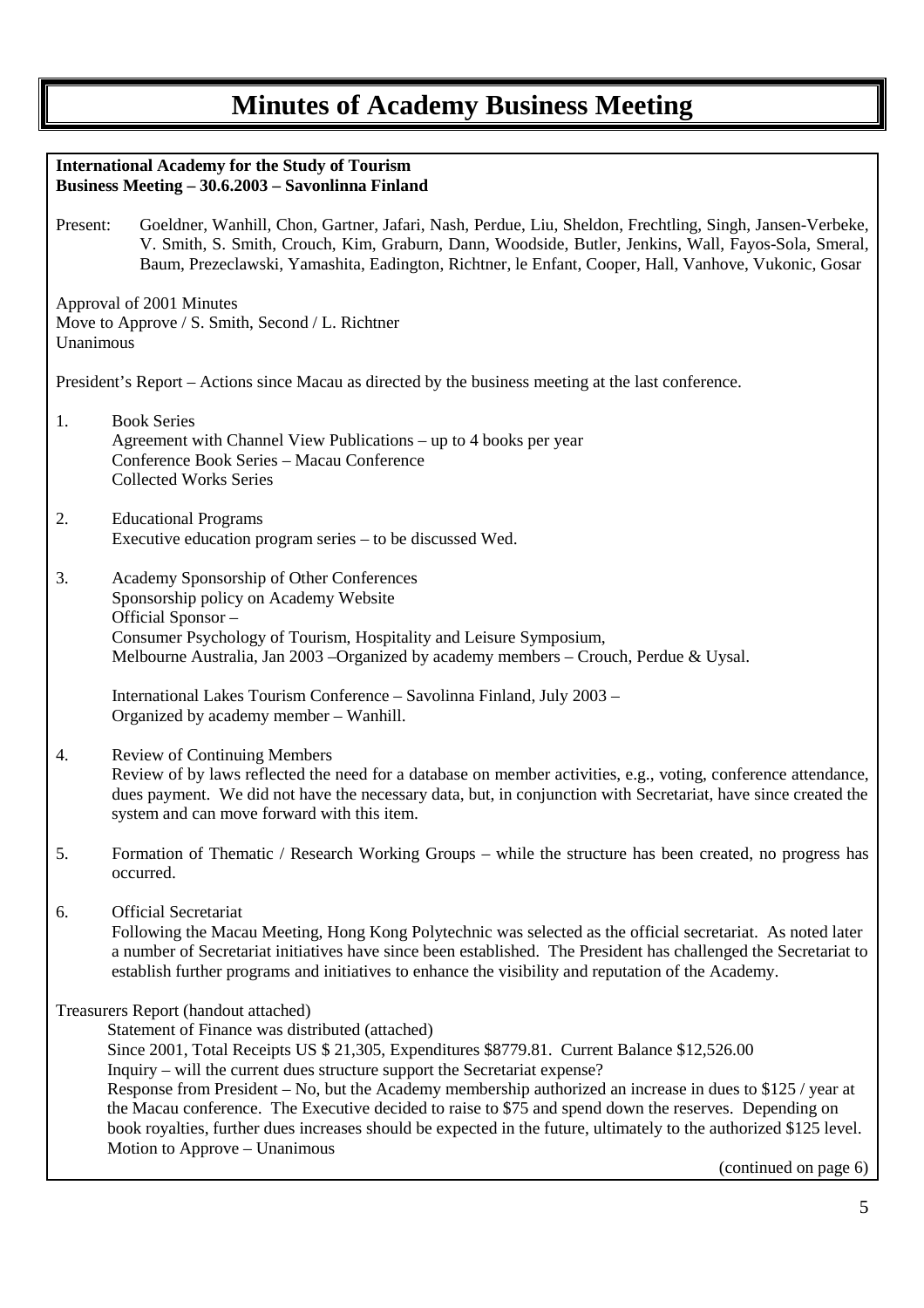(continued from page 5)

Secretariat Office Report (handout attached) Actions taken since Secretariat establishment include creation of new logo, newsletter publication, update of the membership directory, creation of academy stationary, creation of academy website (www.tourismscholars.org), collection of membership dues, and establishment of new banking structure. Report on Status of Books resulting from 2001 Macau Conference Butler – Conference Proceedings – currently at the publisher and awaiting galleys. Should be published late summer or early fall. 12 chapters Graburn – Tourism and Southeast Asia – initiated review structure, completed most of the first round of reviews, currently waiting on remaining reviews and revisions from authors. 12 chapters plus introduction. E-mail communication with Channel View is attached. Creation of New Publication Committee – to be chaired by Steve Smith, He will recruit a second member. Membership Report (Vice President Wanhill) During this past cycle, 12 nominations were received, reviewed, and distributed for a membership vote. 41 members voted, resulting in the election of new members – Tom Baum, Jiang Du, Juanita Liu, Geoffrey Crouch, Pauline Sheldon, Egon Smeral, Allan Williams, and Arch Woodside. Following this election we have 69 members (54 active, 15 emeritus). However, there are still some active members who have not paid their dues and could, consequently, be removed from the Academy. As specified in the Bylaws, membership election requires a 2/3 majority of the "voting" members. Given that some people voted only on some candidates, this was operationalized as 2/3 of the votes cast on a candidate by candidate basis. Motion to Accept - unanimous Membership Review Process (Jafari). Some concerns raised over the amount of information distributed for member elections. Historically included Sponsor letter, membership form, full CV, and copies of selected works. Now only includes Sponsor letter and membership form. Motion to increase information – by Fayos Sola – Tabled until Wednesday. A study committee was formed (Jafari, Fayos-Sola, S. Smith, and S. Wanhill) to develop a specific proposal for Wed. meeting. Membership Committee: Some discussion was also raised on the role of the Membership Committee, given the new Secretariat office. However, it was resolved that the committee would continue to function. Membership Cap – As currently written the by-laws are unclear on the 75 member cap. There is a need to clarify, specifically with respect to emeritus members and whether or not they count against the cap. A motion to clarify was made, but withdrawn with the understanding that a new Bylaws committee would be formed to resolve this among other issues. Guest Policy Discussion (Gartner) History of guest policy. At the Zaghreb meeting, the Academy voted to require individuals standing for membership to attend first as a guest as a criterion for membership. In Macau, guest attendance as a criterion for membership was dropped, but guests are still encouraged. As the Academy grows there needs to be some policy clarification. After discussion, motion to establish policy as each member can invite 1 guest, that individual can attend only once as a guest, and he/she must be a tourism research professional. Motion by Butler, Seconded by Graburn. Vote 22 in favor, 4 oppose, 3 abstentia.

(continued on page 7)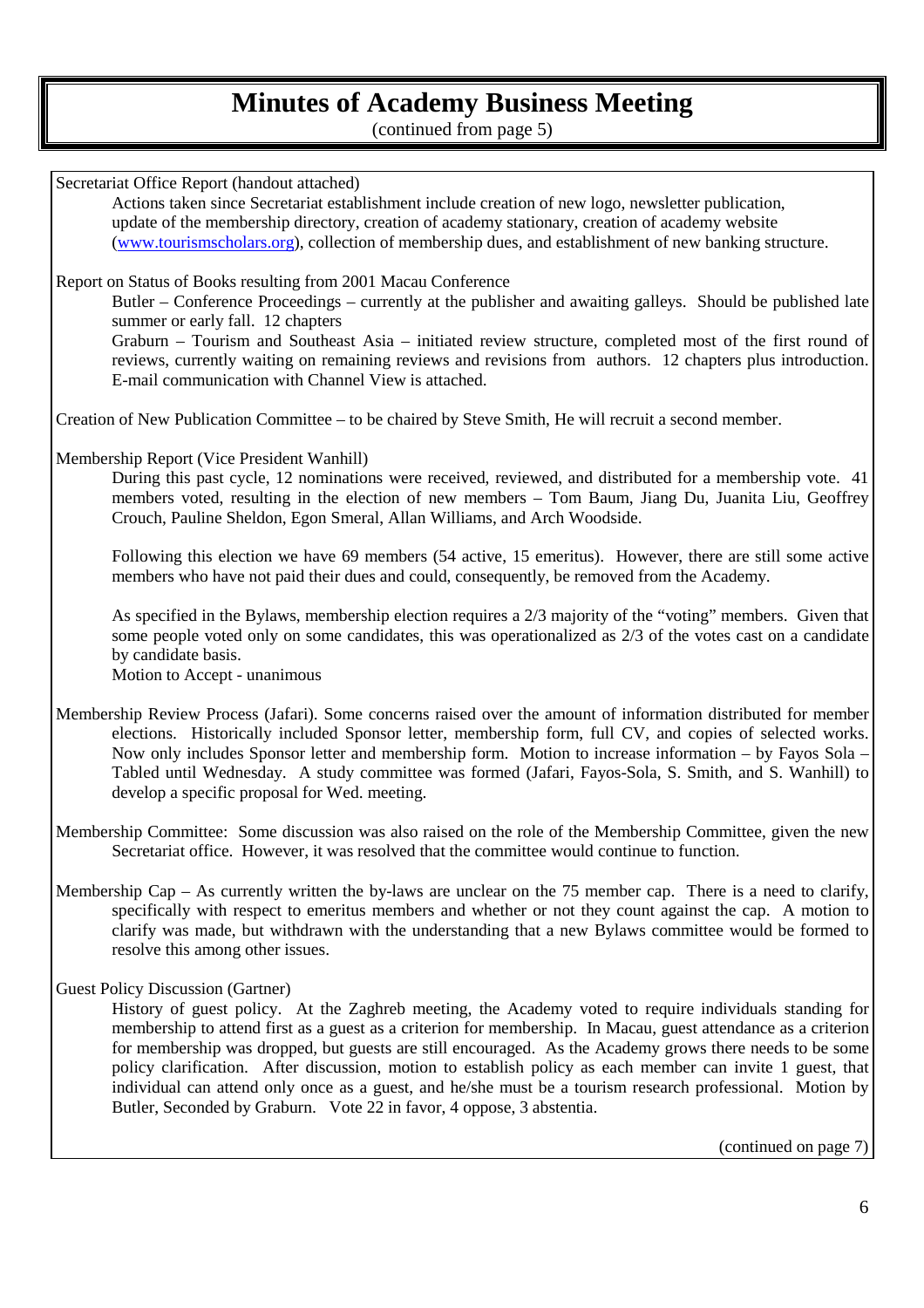(continued from page 6)

Restructuring of Executive Committee – Second Vice President (Perdue)

 Given establishment of official Secretariat, the traditional role of the elected Secretary is redundant. Proposal to eliminate the elected Secretary and replace with a Second Vice President. The First Vice President would continue to have primary responsibility for the Conference Program. The Second Vice President would have responsibility to chair the Membership Committee and election process and to take the official minutes at the Academy business meetings. Motion by Perdue, Second by Graburn. 29 yes, 2 no, 2 abstentia. Since this is a bylaw change, this is a motion to have a bylaw election to propose the change to the membership.

Restructuring of the Executive Committee – Chairperson of the Board (Gartner)

 Proposal to create a new board position for the purposes of (a) assuring continuity of the board and (b) to assure that the exec follows the bylaws. Motion by Goeldner, seconded by Eadington that a Chairperson of the Board be created and filled by the immediate past president. 17 yes, 9 oppose, 2 abstentia.

- Request by Chris Ryan to (a) elect Bill Faulkner as a posthumous member and (b) contribute \$500 to the legacy fund created in Professor Faulkner's name. After discussion, no motion to allow for posthumous membership. Motion to support donation to Legacy fund by Vanhove, seconded by Goeldner. 5 yes, 16 no, 7 abstentia.
- Proposal by Woodside to consider formation of a committee to study Academy Accreditation of Tourism education programs.

Motion to adjourn.

#### **Business Meeting – 02/07/03**

Present: Perdue, Gartner, Wanhill, Chon, Jafari, S. Smith, Nash, Crouch, Lafant, Vukonic, Singh, Sheldon, Murphy, Yamashita, Richter, Vanhove, Frechtling, Hall, A. Williams, Graburn, Gosar, Dann, Jansen-Verbeke, Wall, Jenkins, Butler, Smeral, Mazanec, Prezeclawski, Kim, Liu, Goeldner, V. Smith, Fayos-Sola, Woodside

Resolution of Thanks to Arvo, Ulla, and FUNTS – Unanimous

Education Programs

Academy Teaching Program Proposal – Bornholm (attached) Proposal to put program in place effective 2005. After considerable discussion, the Academy voted to request a stronger proposal, including a business plan. Gartner, Nelson, P. Murphy, and M. Hall agreed to serve on committee.

Executive Education Program (Chon) High level education program focusing at NTO Tourism Secretary level. Partnership with WTO. Motion to move forward with development of program  $(S. S\text{mith}, 2<sup>nd</sup> Woodside)$ Favor 10, against 16, absentia 7

Formation of Nominating Committee (V. Smith, Butler, Goeldner) Formation of Membership Committee (C. Ryan, Sheldon, Gosar)

Bid for 2005 Conference – Beijing Move to Accept (Wall,  $2<sup>nd</sup>$  Butler) For 25, against 0, abstentia 3

(continued on page 8)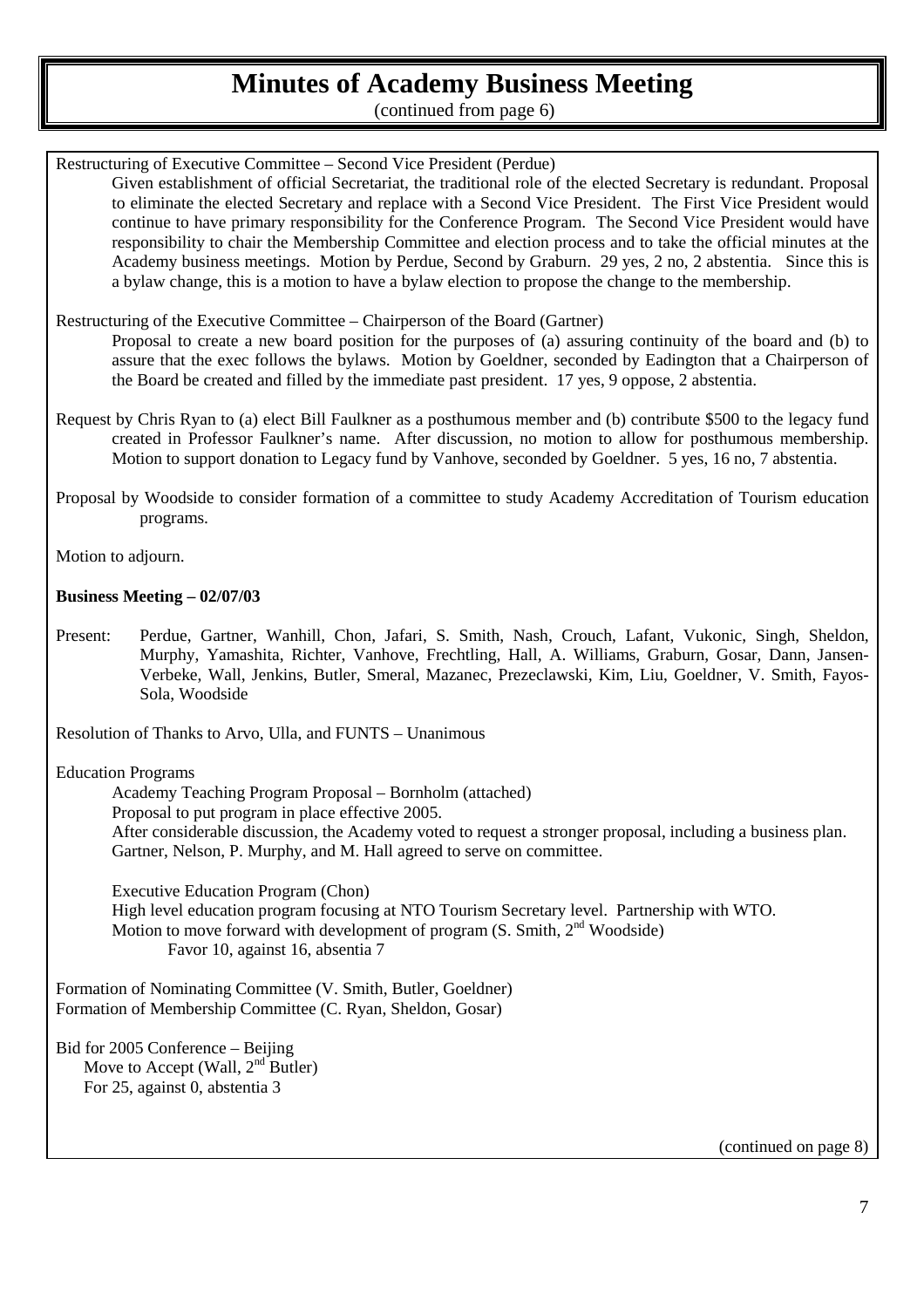(continued from page 7)

#### Old Business

- 1. Academy Foundation (in progress) Committee to develop foundation structure (V. Smith, Graburn, Vukonic)
- 2. Membership Nomination Procedure Proposed packet to include (1) letter of support, (2) Academy form, (3) Complete CV, (4) 2 examples of work. Nominator is responsible to create an electronic file containing all information and submitting it to the membership committee. (motion to accept – Jafar,  $2<sup>nd</sup>$  S. Smith) Favor 15, against 3, abstentia 7.
- 3. Publications Committee for 2003 Conference Book S.Smith, T. Baum – papers due by end of August.
- 4. Periodic Review of Members Letters to be sent to delinquent (membership payment) with a time deadline of the end of the year.
- 5. Review of Emeritus Status motion to establish criteria as (1) age 65, (2) no longer employed full time, (3) pay  $\frac{1}{2}$  dues (woodside,  $2<sup>nd</sup>$  Graburn) – favor 13, oppose 10, abst. 3. Motion for membership committee to take under advisement the issues of emeritus status, including criteria, rights, responsibilities, and privileges (favor 25, oppose 0, abst 1)

New Business

- 1. Motion by Woodside,  $2<sup>nd</sup>$  S. Smith to form a committee to study relationships between Academy and educational institutions, including concepts such as institutional memberships, curricula accreditation, and other activities as deemed appropriate favor  $-7$ , oppose 10, abst. 7
- 2. Proposal to change Wine and Cheese party to be limited to members and immediate guests. (Nash) favor  $-10$ , oppose 12, absten 6.
- 3. Certificates of Membership to all members. Gartner directed Secretariat to create and distribute such certificates.
- 4. Formation of Bylaws Committee (Jafari, Gartner, Frechtling).
- 5. Proposal by Goeldner to conduct financial review failed for lack of a second.

Motion to Adjourn.

Photos from 2003 Biennial Conference in Savonlinna, Finland are loaded in the following website. Please view and download the photos by visiting http://www.tc.umn.edu/~jafar003/IAST/pic/.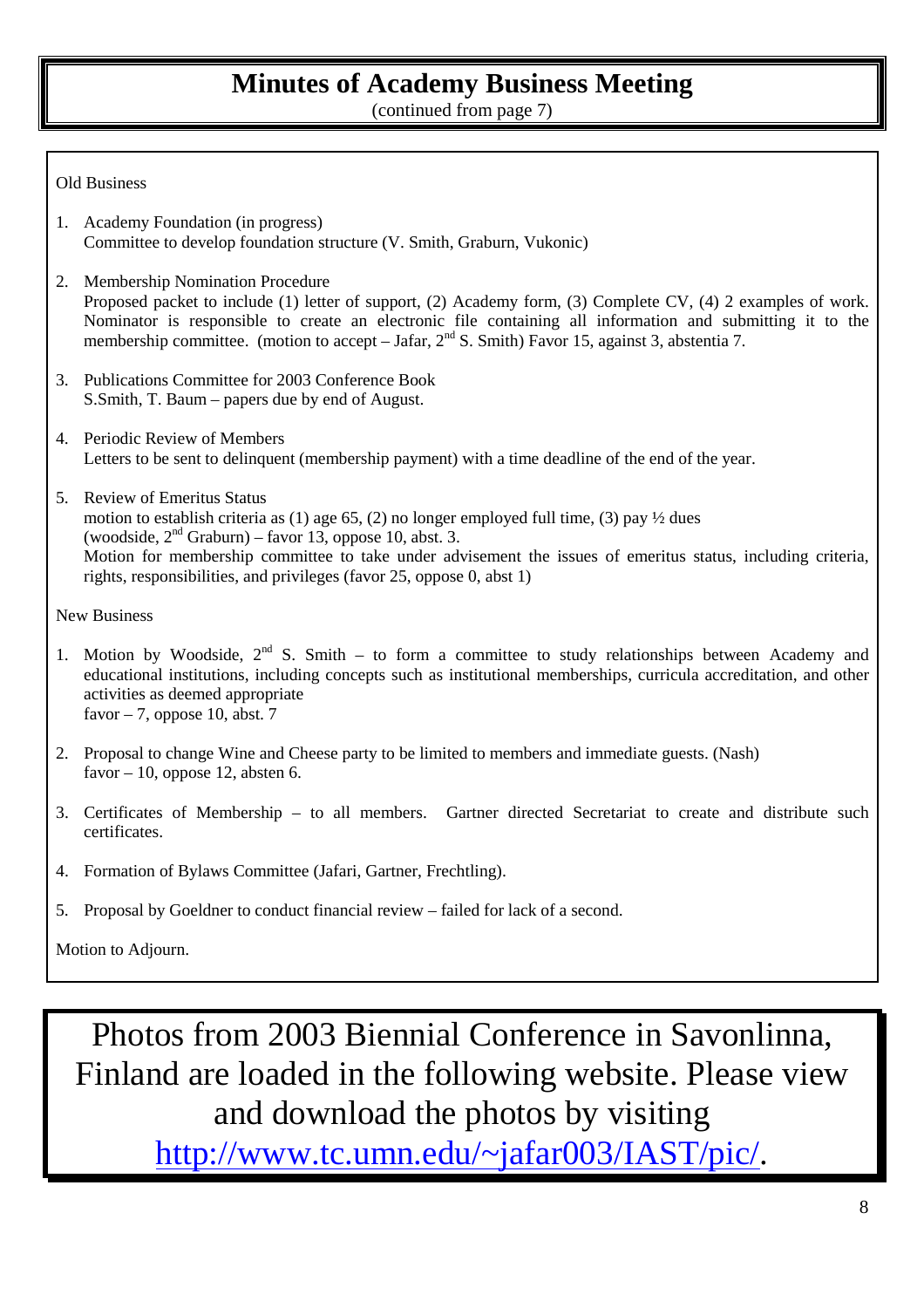## **Message from The Nominations Committee**

August 4, 2003

#### **TO: ALL ACADEMY MEMBERS**

#### **FROM: THE NOMINATIONS COMMITTEE (R.Butler, C. Goeldner, V. Smith)**

In accordance with the By-laws of the Academy and following instructions from the Business Meetings in Savonlinna, the Nominations Committee is now calling for nominations for the Executive of the Academy for the period January 1, 2004 until December 31, 2005.

At a short meeting in Savonlinna Castle on July 2 , Dick Butler was elected Chair of the Nominations Committee by a majority vote.

The outgoing Executive is Bill Gartner (President), Steve Wanhill (Vice President), Rick Perdue (Secretary) and Kaye Chon (Treasurer)

Of these, Bill Gartner is ineligible to stand for the position of President in line with the interpretation of the By-laws of the Academy.

At the Business Meetings in Savonlinna a motion was passed, which needs to be ratified by a vote by the members at large to abolish the position of Secretary and to replace this with a position of Second Vice President. To wait until a decision is known on this motion would, in the view of the Nominations Committee, cause elections for the Executive to be delayed too long. Accordingly, we are calling for nominations for those posts which will definitely exist irrespective of the decision of the members AND nominations for the two posts which are in doubt. We will circulate nominations for voting once the decision of the members has been made.

Members can nominate **ONE** other member for each position vacant. Each nomination **MUST** be accompanied by the name of a seconder (who has agreed to second the nomination) and confirmation that the nominee has agreed to stand. In the absence of all of the above information, the nomination will be rejected by the Committee. In as many cases as possible the Committee will verify the agreement of the seconder and the nominee.

#### NOMINATIONS SHOULD BE SENT by email TO R.Butler@surrey.ac.uk,

**by mail to by fax to Professor R.W. Butler, Professor R.W. Butler, School of Management, School of Management, School of Management, University of Surrey, University of Surrey, Guildford, 44-1483-686346 Surrey, GU2 7XH United Kingdom** 

**Remember to include your name, and the seconder's name (names), as well as the names of the nominees, PLUS the agreement of each nominee to stand, and all nominations must be received by me by SEPTEMBER 30, 2003.**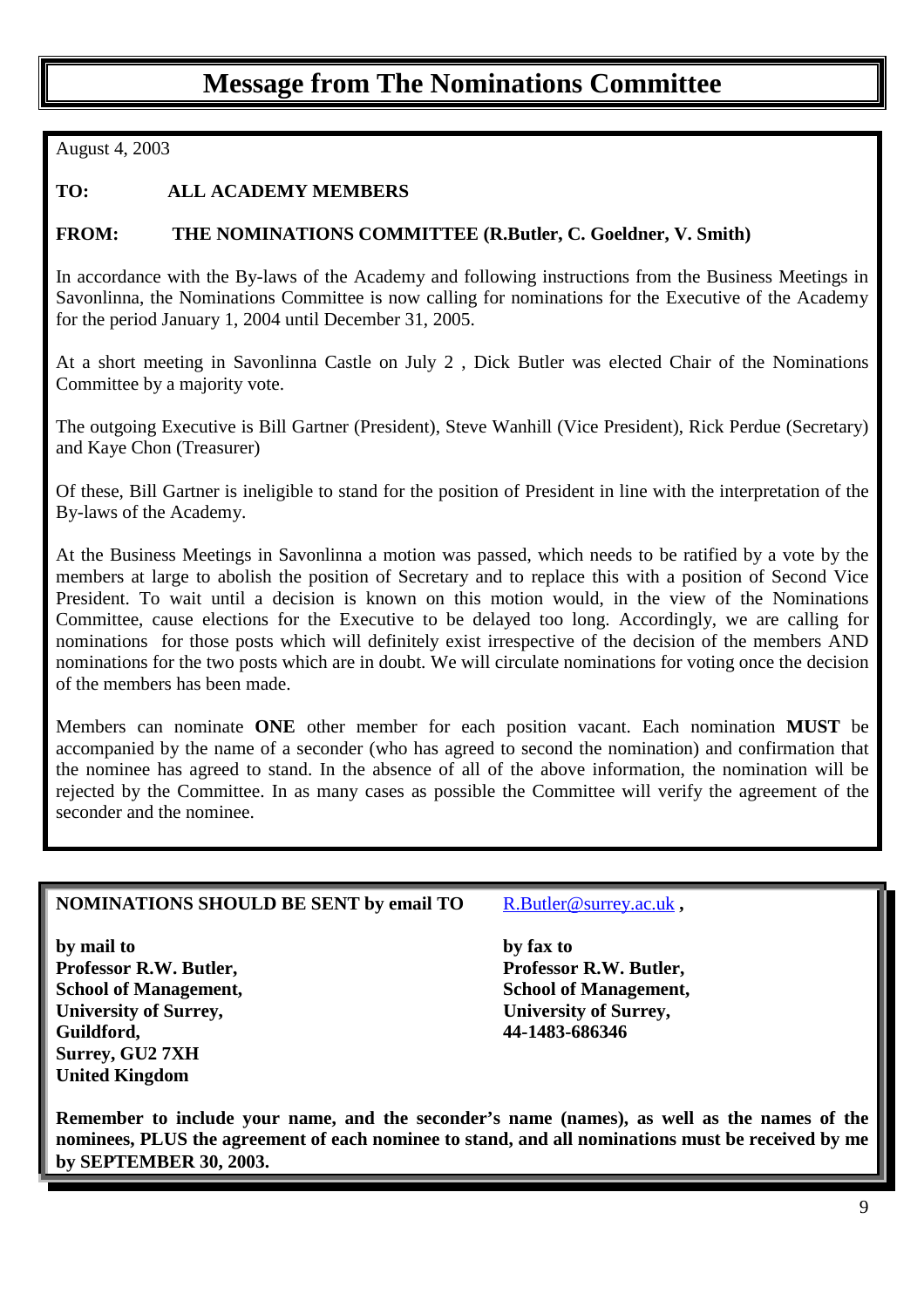#### **Academy Nomination Form**

| <b>NOMINEE FOR PRESIDENT</b>                                                                                                                          |
|-------------------------------------------------------------------------------------------------------------------------------------------------------|
| <b>Seconder</b>                                                                                                                                       |
| Confirmation of Nominee (Date confirmed) ____________                                                                                                 |
| <b>NOMINEE FOR VICE PRESIDENT</b>                                                                                                                     |
| <b>Seconder</b>                                                                                                                                       |
| Confirmation of Nominee (Date confirmed) ____________                                                                                                 |
| NOMINEE FOR TREASURER                                                                                                                                 |
| <b>Seconder</b>                                                                                                                                       |
| Confirmation of Nominee (Date confirmed) ____________                                                                                                 |
| If the motion to be put is <b>defeated</b> , then the post of Secretary must be filled.                                                               |
| <b>NOMINEE FOR SECRETARY</b><br><u> 1980 - Johann Barn, mars and de Branch Barn, mars and de Branch Barn, mars and de Branch Barn, mars and de Br</u> |
| <b>Seconder</b><br><u> 2000 - Andrea Andrews, amerikansk politik (d. 1878)</u>                                                                        |
| Confirmation of Nominee (Date confirmed) _____________                                                                                                |
| If the motion to be put is passed, a new post of Second Vice President must be filled                                                                 |
|                                                                                                                                                       |
| <b>Seconder</b><br><u> 1989 - Johann John Stein, markin fan it fjort fan it fjort fan it fjort fan it fjort fan it fjort fan it fjor</u>              |
| Confirmation of Nominee (Date confirmed) ____________                                                                                                 |
| <b>DEADLINE FOR NOMINATIONS TO BE RECEIVED:</b><br><b>SEPT. 30, 2003</b>                                                                              |
|                                                                                                                                                       |
|                                                                                                                                                       |